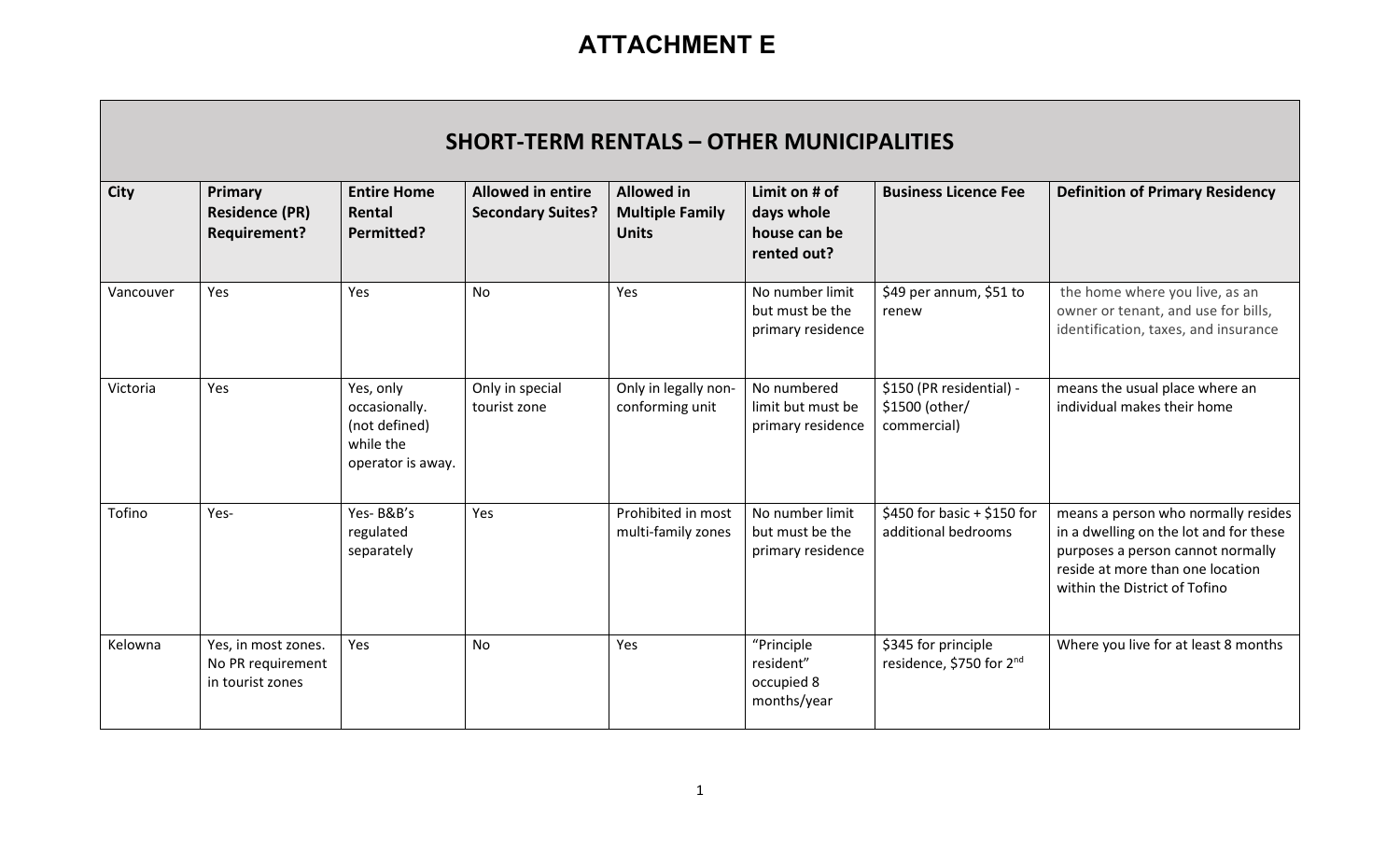| <b>City</b> | Primary<br><b>Residence (PR)</b><br><b>Requirement?</b>    | <b>Entire Home</b><br>Rental<br>Permitted?     | <b>Allowed in entire</b><br><b>Secondary Suites?</b>       | <b>Allowed in</b><br><b>Multiple Family</b><br><b>Units</b>               | Limit on # of<br>days whole<br>house can be<br>rented out?                                  | <b>Business Licence Fee</b>                                                                                                         | <b>Definition of Primary Residency</b>                                                                                                                                                                                                                                                                    |
|-------------|------------------------------------------------------------|------------------------------------------------|------------------------------------------------------------|---------------------------------------------------------------------------|---------------------------------------------------------------------------------------------|-------------------------------------------------------------------------------------------------------------------------------------|-----------------------------------------------------------------------------------------------------------------------------------------------------------------------------------------------------------------------------------------------------------------------------------------------------------|
| <b>RDN</b>  | TUP required where<br>owner is not a<br>permanent resident | <b>Technically No</b>                          | Yes (rooms in place<br>of suite)                           | Yes                                                                       | None                                                                                        | None required                                                                                                                       | Resident occupied properties are<br>those that have a permanent tenant<br>or owner occupant in place and a<br>room or a separate unit on the<br>property rented as a STR                                                                                                                                  |
| Fernie      | Yes                                                        | Yes                                            | <b>No</b>                                                  | Yes                                                                       | <b>No</b>                                                                                   | $$100 + $150$ Home<br>inspection fee                                                                                                | The dwelling unit that you reside in,<br>and that you stipulate for legal<br>purposes, including voter<br>registration, filling of income taxes,<br>British Columbia Driver's Licence,<br><b>British Columbia Medical Services</b><br>Card, Home Owner Grant, and British<br>Columbia Identification Card |
| Whistler    | Use only permitted<br>in tourist zones                     | Yes, Use only<br>permitted in<br>tourist zones | No                                                         | Only in tourist<br>zones                                                  | N/A                                                                                         | 165 annually, plus \$10<br>per additional<br>accommodation unit that<br>is operated by one<br>licence holder.                       | N/A                                                                                                                                                                                                                                                                                                       |
| Nelson      | Yes                                                        | Yes                                            | Yes, one per lot.<br>Not permitted in<br>new laneway house | Yes in most zones.<br>Bylaw also includes<br>a short term rental<br>zone. | Varying business<br>license cost.<br>Cap on # on STRs<br>in the City and<br>within an area. | Varies by length of stay<br>and # of b/rms from \$80<br>(2 or less rooms in a<br>house) to \$1,564 (guest<br>suite). Average \$800. | No definition provided.                                                                                                                                                                                                                                                                                   |